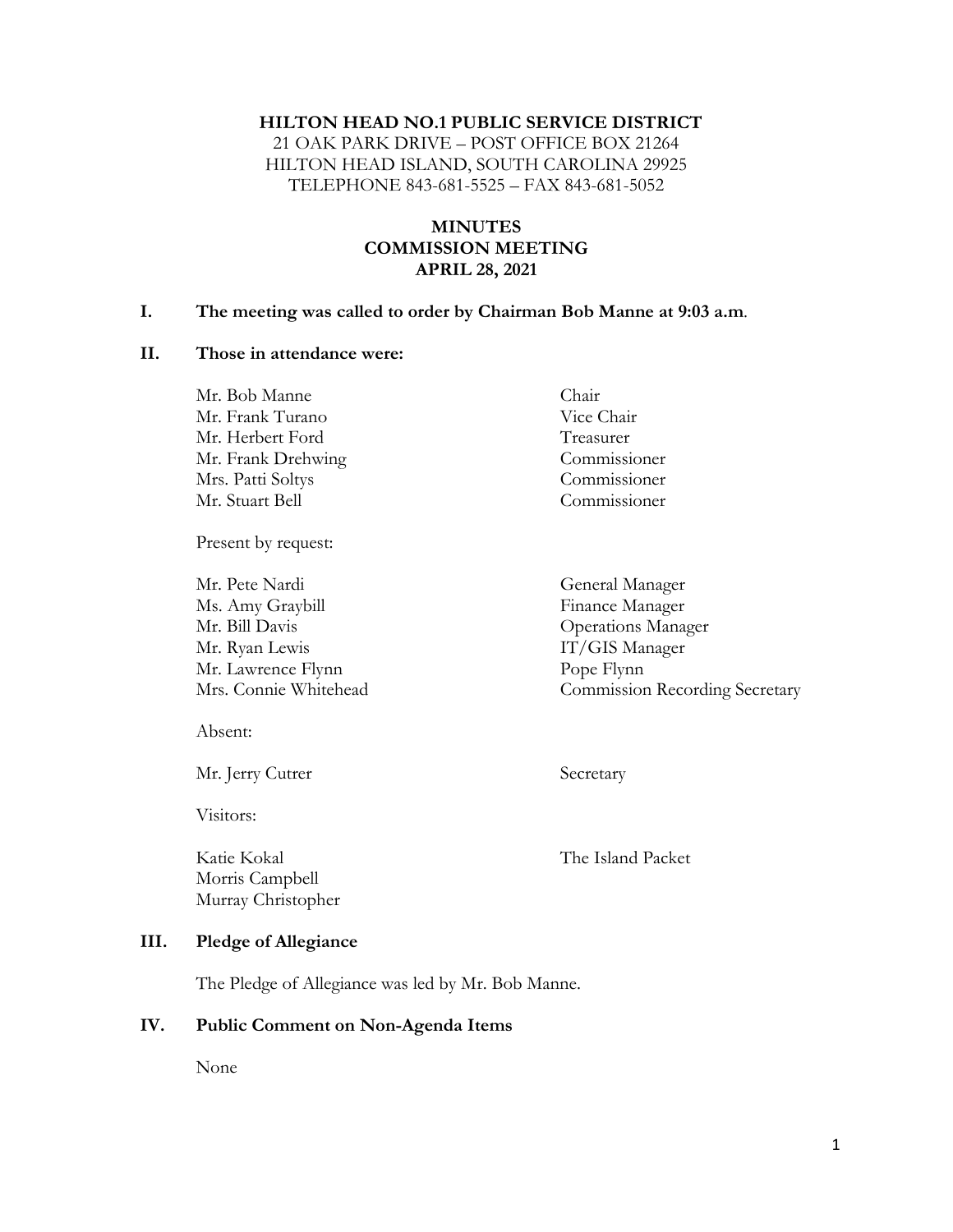## **V. Draft Minutes of the March 24, 2021, Regular Commission Meeting**

#### Key Discussion Points

• Mr. Drehwing moved to adopt the minutes of the March 24, 2021, regular board meeting as presented. Mr. Turano seconded. The motion passed 6-0.

### **VI. Executive Session**

#### Action

- Mr. Manne moved to enter into executive session to receive legal advice on Water and Sewer Use Regulations in regards to Availability Fees. Mr. Turano seconded. The motion passed 6-0.
- Executive session began at 9:05 a.m.

### **VII. Reconvene Regular Session**

#### Key Discussion Points

- Regular Session reconvened at 10:02 a.m.
- Mr. Manne announced the board discussed that the Availability Fee has accomplished the purpose for which it was established.

### Action

• Mr. Manne moved that the PSD eliminate the Availability Fee in its entirety and amend the Water and Sewer Use Regulations accordingly. Mr. Ford seconded. The motion passed 6-0.

## **VIII. Draft FY'22 Budget**

#### Key Discussion Points

- Ms. Graybill presented the draft FY'22 Budget. A copy is included in the agenda packet.
- Staff presented three different Cost of Service Scenarios:
	- o Scenario 1: No Rate Increase, Removal of Availability Fees
	- o Scenario 2: No Rate Increase, Continuation of Availability Fees
	- o Scenario 3: Willdan Tier Increases, Removal of Availability Fees
- Staff recommends adoption of Scenario 1 which removes the Availability Fee and does not include a rate increase at this time.
- At the board's direction, staff will prepare a comparison of the board's stipend to other local boards' stipends.

## **Action**

• Mr. Bell moved to adopt Cost of Service Scenario 1. Mr. Drehwing seconded. The motion passed 6-0.